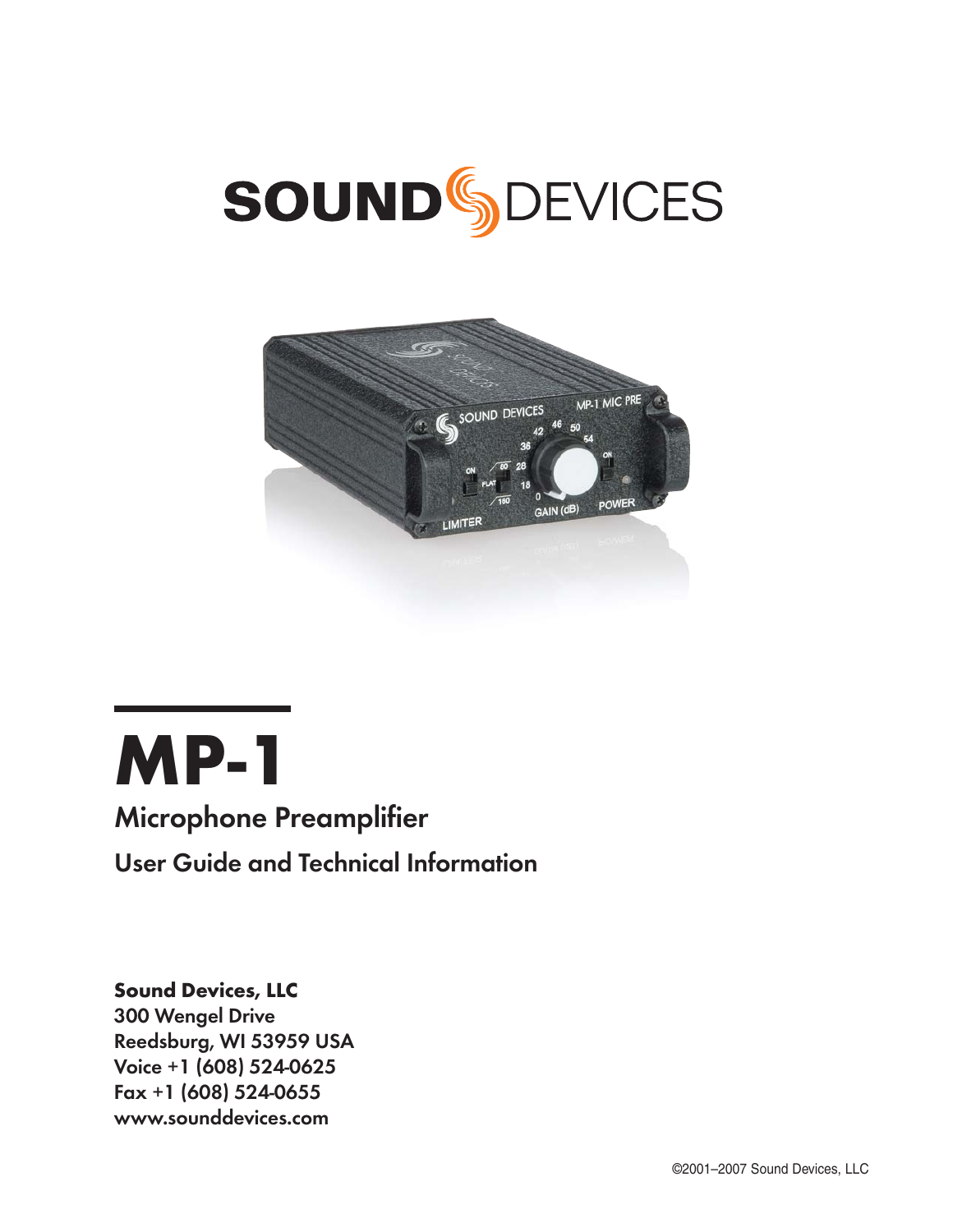# **General Description**

Sound Devices' MP-1 is a portable, battery-powered microphone preamplifier with phantom power. Designed for high-resolution field production, this studio-quality mic pre is ideal for critical radio, television, and film production applications.

With its rugged mechanical and electrical construction, compact size and high-quality components, the MP-1 will provide years of superb audio performance under the most punishing field conditions.

## **Features**

## Audio Performance

- Maximum of 66 dB of gain, adjustable in eleven discrete steps for accurate, repeatable gain settings
- Dynamic range exceeding 120 dB
- 20 Hz to 50 kHz audio bandwidth
- High immunity to RF interference due to transformers, RF filtering, and all-metal construction
- High current line output driver capable of driving very long cable runs

## Transformer-Balanced

- Premium quality input transformer provides superior sonic quality and freedom from interference problems
- Custom-designed output transformer provides line driving ability with freedom from interference problems

#### Limiter

• Extended range peak limiter via dual opto-isolators makes unit virtually "unclippable"

#### Battery Powered

- Internal battery power (two AA) for convenient, low cost power
- Battery life greater than 24 hours (phantom power off)

#### Durable Mechanical Construction

- High strength extruded aluminum chassis with protective metal end rails to withstand punishing field conditions
- Easy access battery compartment for quick battery changes

#### Phantom Power

• Selectable 48-volt and 12-volt phantom power for condenser and dynamic microphones

#### High-Pass Filter

• Two selectable corner frequencies, 80 and 160 Hz, 6 dB per octave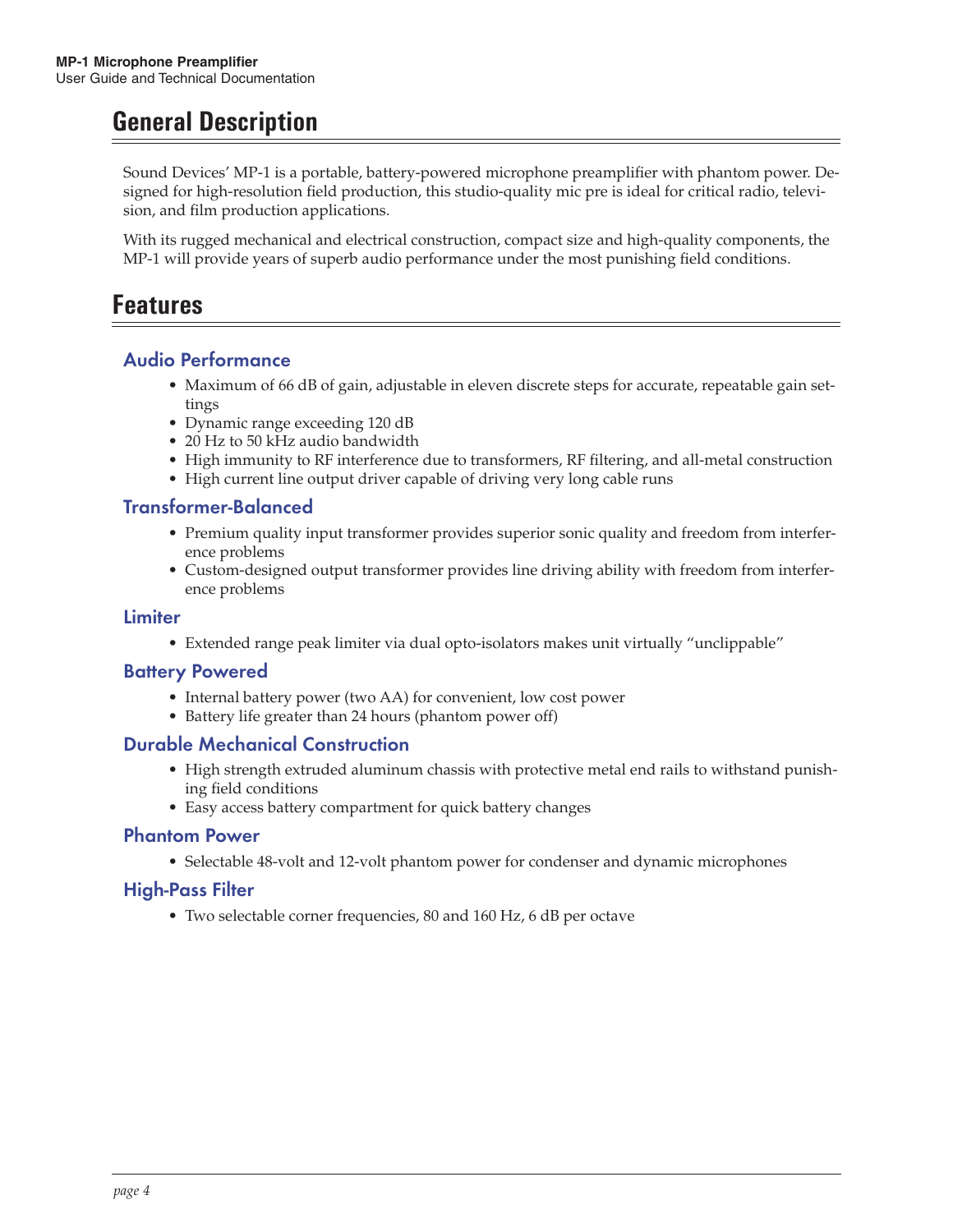

÷

# **Specifications**

| <b>Frequency Response:</b>          | 20 Hz to 22 kHz, +0.1, -0.5 dB, -1 dB at 50 kHz (relative to 1 kHz level with 150 ohm source)                                                       |
|-------------------------------------|-----------------------------------------------------------------------------------------------------------------------------------------------------|
| Gain:                               | 0 dB to 66 dB input to output, switch selectable                                                                                                    |
| <b>Gain Accuracy:</b>               | +0.6, -0.1 dB with reference to front panel gain markings<br>(150 ohm source, 100k ohm load impedances)                                             |
| <b>Equivalent Input Noise:</b>      | $-126$ dBu $(-128$ dBV) minimum<br>(150 ohm source, flat weighting, 22-22 kHz bandwidth, gain setting 36 dB or greater                              |
| <b>Output Clipping Level:</b>       | +22 dBu minimum with 100k ohm load<br>+20 dBu minimum with 600 ohm load                                                                             |
| <b>Input Clipping Level:</b>        | +4 dBu minimum at the 0 or +18 dB gain setting                                                                                                      |
| <b>Dynamic Range:</b>               | 122 dB minimum at the +18 dB gain setting                                                                                                           |
| THD + Noise:                        | 0.05% maximum (from 50 Hz - 22 kHz @ +4 dBu output level, +46 dB gain setting)                                                                      |
| <b>Common Mode Rejection Ratio:</b> | 100 dB minimum at 80 Hz<br>60 dB minimum at 10 Hz                                                                                                   |
| Input:                              | Transformer-balanced, 2000 ohm input impedance                                                                                                      |
| Output:                             | Transformer-balanced, 130 ohm output impedance                                                                                                      |
| Low Cut:                            | 80 Hz or 160 Hz (switch selectable), 6 dB per octave                                                                                                |
| <b>Phantom Power:</b>               | 12-volt or 48-volt (switch selectable) per DIN 45 596 specification                                                                                 |
| Limiter:                            | Limits to +17 dBu output level 10:1 limiting ratio; 5 mS attack time, 100 mS release time;<br>Amber/Red LED indicates limiting/clipping             |
| <b>Internal Voltage Rails:</b>      | $±15$ V, regulated                                                                                                                                  |
| Power:                              | 2 AA batteries, 24 hours life typical with +4 dBu signal into 600 ohms, no phantom power.                                                           |
| <b>Power LED:</b>                   | Green indicates power and good battery. Red indicates power with low batteries. LED turns red when<br>approximately 4 hours of battery life remain. |
| Polarity:                           | Mic input to line output is non-inverting                                                                                                           |
| <b>Operating Temperature Range:</b> | 0° to 70° C 32° to 160° F                                                                                                                           |
| <b>Dimensions:</b>                  | 43 mm x 94 mm x 140 mm (h x w x d)<br>$(1.7" \times 3.7" \times 5.55")$                                                                             |
| Weight: (unit only):                | 0.56 kg, 1.24 lbs (unit only)<br>0.86 kg, 1.90 lbs (packaged)                                                                                       |
| Certification:                      | Meets FCC Part 15 Class B<br>Eligible to bear CE mark (see conformance statement)                                                                   |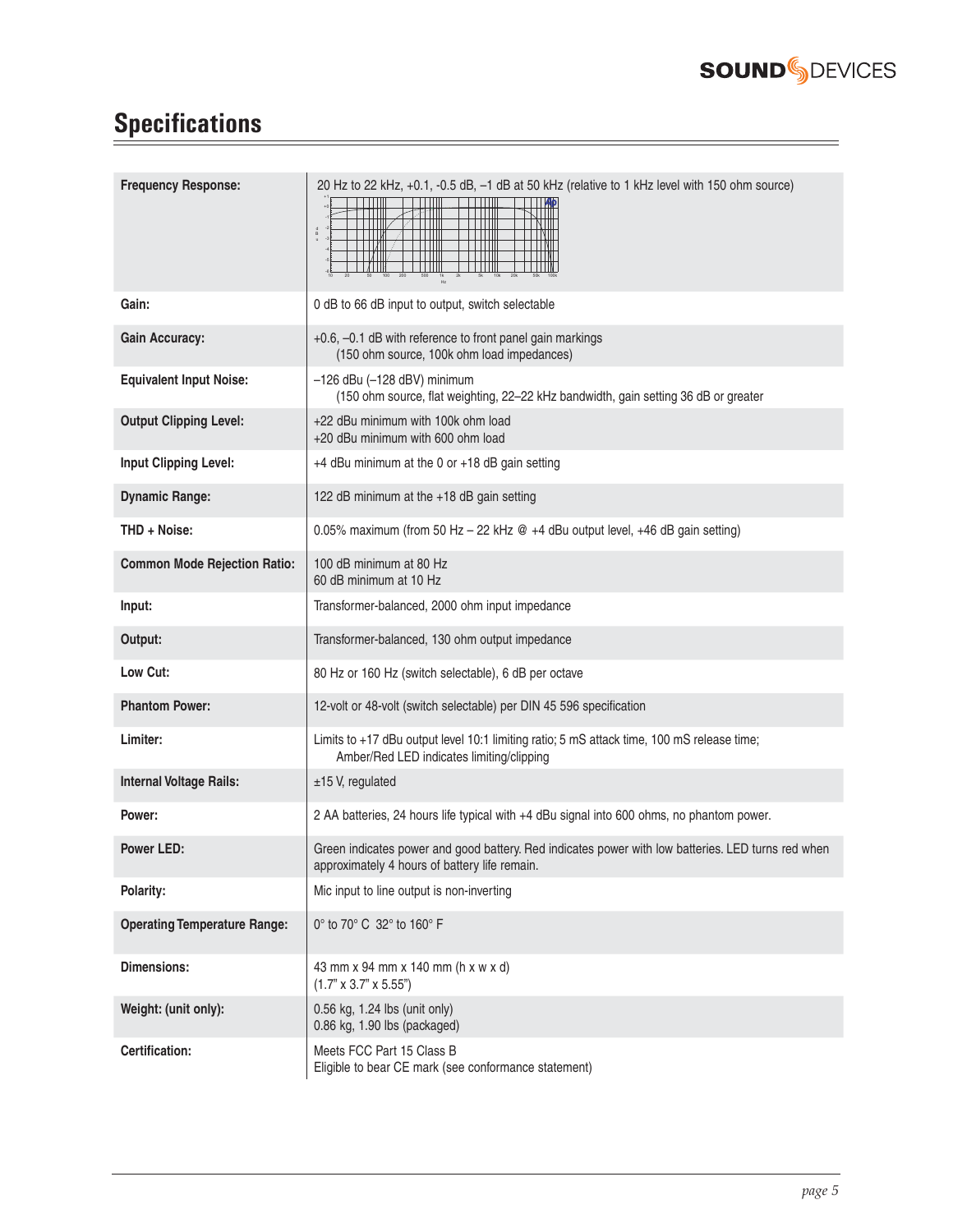# **Front Panel Controls and Indicators**



#### **1. LIMITER/Peak LED** Bi-color LED illuminates red at 3 dB below clipping; illuminates amber to indicate limiter activity.

## **2. LIMITER Switch**

Activates the peak limiter. Limits to +17 dBu output.

#### **3. High-Pass Filter Switch**  Three-position switch selects inserts an 80 Hz or 160 Hz corner frequency filter, 6 dB per octave. Center position of switch removes the filter from the signal path.

# **Back Panel Connectors and Controls**

#### **4. Rotary Gain Switch**

Selects the amount of gain from input to output, adjustable in 11 increments.

#### **5. POWER Switch**

Powers the unit when switch is in the up position.

#### **6. POWER LED**

Bi-color LED illuminates green when the unit is powered and changes to red when approximately four hours of battery life remain.



#### **7. BATTERY Compartment** Requires two AA batteries for operation. Insert positive (+) end of battery first.

#### **8. LINE OUT**

Transformer balanced XLR line-level output. +22 dBu peak output level.

#### **9. PHANTOM Power Switch**

Three-position switch selects either 48-volt or 12-volt phantom power. Center position turns phantom power off.

#### **10. MIC IN**

Transformer-balanced XLR input accepts microphone level signals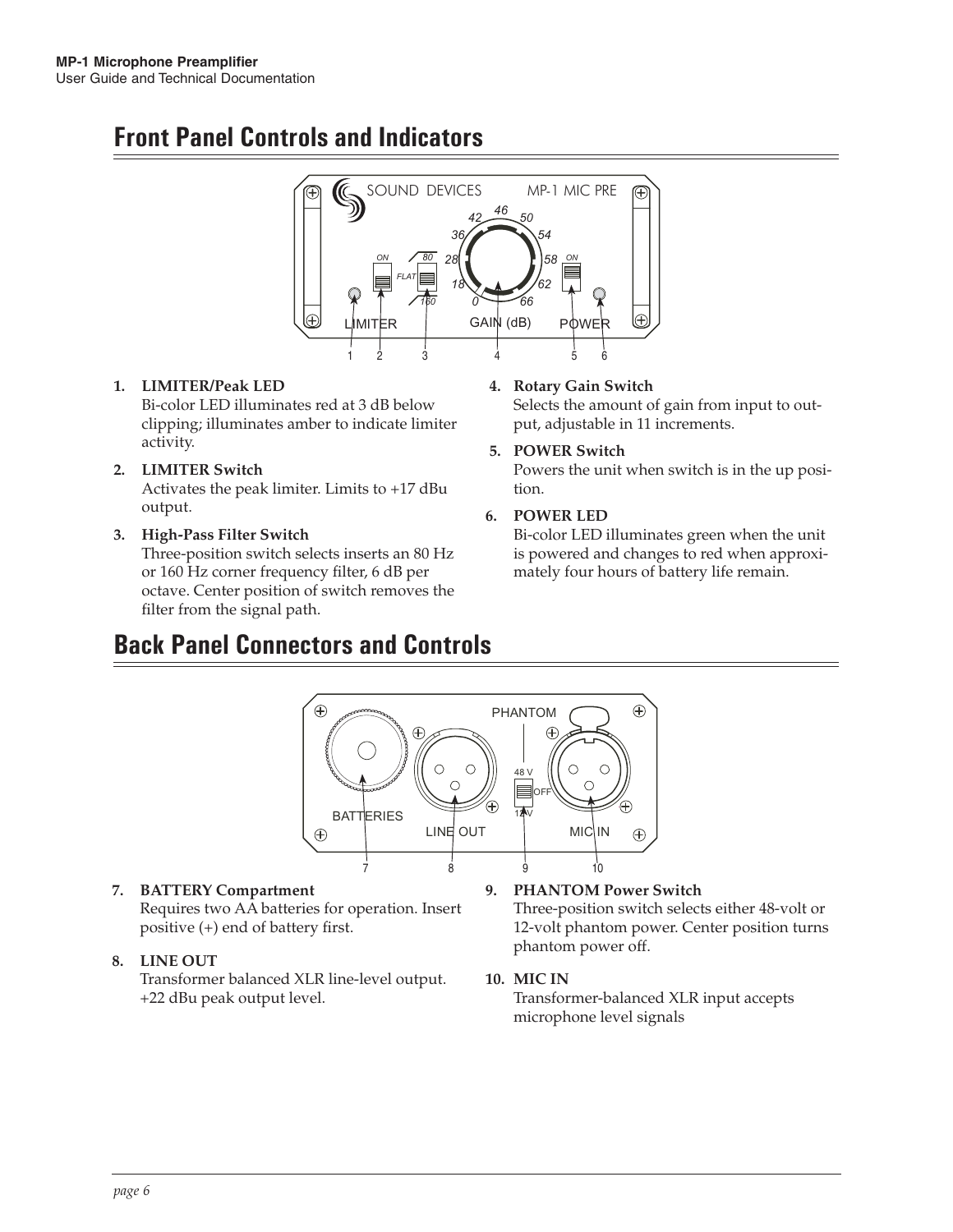

## **Operational Notes**

## **Transformers**

The isolation characteristics of transformers are superior to other balancing techniques for the adverse and uncontrolled environments of field production. Transformers provide complete galvanic isolation from the driving source, meaning there is no direct electrical connection. Signals are "transformed" magnetically. Both the transformers in the MP-1 use premium magnetic core material to achieve high signal handling capability (especially at low frequencies) while keeping distortion to a minimum. Because of their inherently high common mode impedance, transformers are unrivaled by any other type of input for common-mode noise rejection.

Both the input and output of the MP-1 can be balanced or unbalanced without any problems. When unbalancing (either input or output) ground pin-3 to pin-1. There is no change in gain with an unbalanced connection into or out of the MP-1.

#### Phantom Power

Microphones that require phantom power should use the lowest voltage acceptable to maximize battery life. Electret-condenser microphones that can operate on phantom voltages from 11–52 volts will not have any performance benefit using 48-volt phantom; therefore 12-volt phantom is appropriate. Microphones requiring 48-volt phantom will not operate, or may operate with lower headroom and increased distortion, at 12 volts, therefore use 48-volt phantom. Consult your microphone documentation.

Dynamic microphones typically do not require phantom power. A properly connected balanced, dynamic microphone will, typically, not be affected by the presence of phantom power nor will it draw any current. However, it is good practice to turn phantom power off if the microphone cable is suspect. Poor or incorrectly wired microphone cable can cause audible artifacts in the microphone signal. (Phantom is an excellent cable tester.)

## High-Pass Filter

The two positions of the high pass filter (low cut) in the MP-1 are useful for removing excess low frequency energy in the audio signal. The 80 Hz position is appropriate when recording general speech, music, and ambient sound. The 160 Hz position is useful to enhance speech clarity. The high pass filter is a single pole design, 6 dB per octave.

When possible, attempt to equalize at the sound source with microphone selection, use of a windscreen, microphone placement, and onboard microphone filtering. A high pass filter on the microphone and a high pass filter on the MP-1 will give an additive effect, increasing the slope of the filter.

#### Limiter

The MP-1 has a built in peak responding limiter which can be turned on or off by the switch on the front panel. The MP-1 limiter is really two completely separate limiters activated by the one switch; the first limiter keeps the input gain stage from clipping, and the second limiter limits the output to +17 dBu. The two limiters enable the MP-1 to limit in excess of 50 dB, meaning that it is very difficult to clip the unit, no matter the gain setting. The Limiter LED on the front panel illuminates in proportion to the amount of limiting.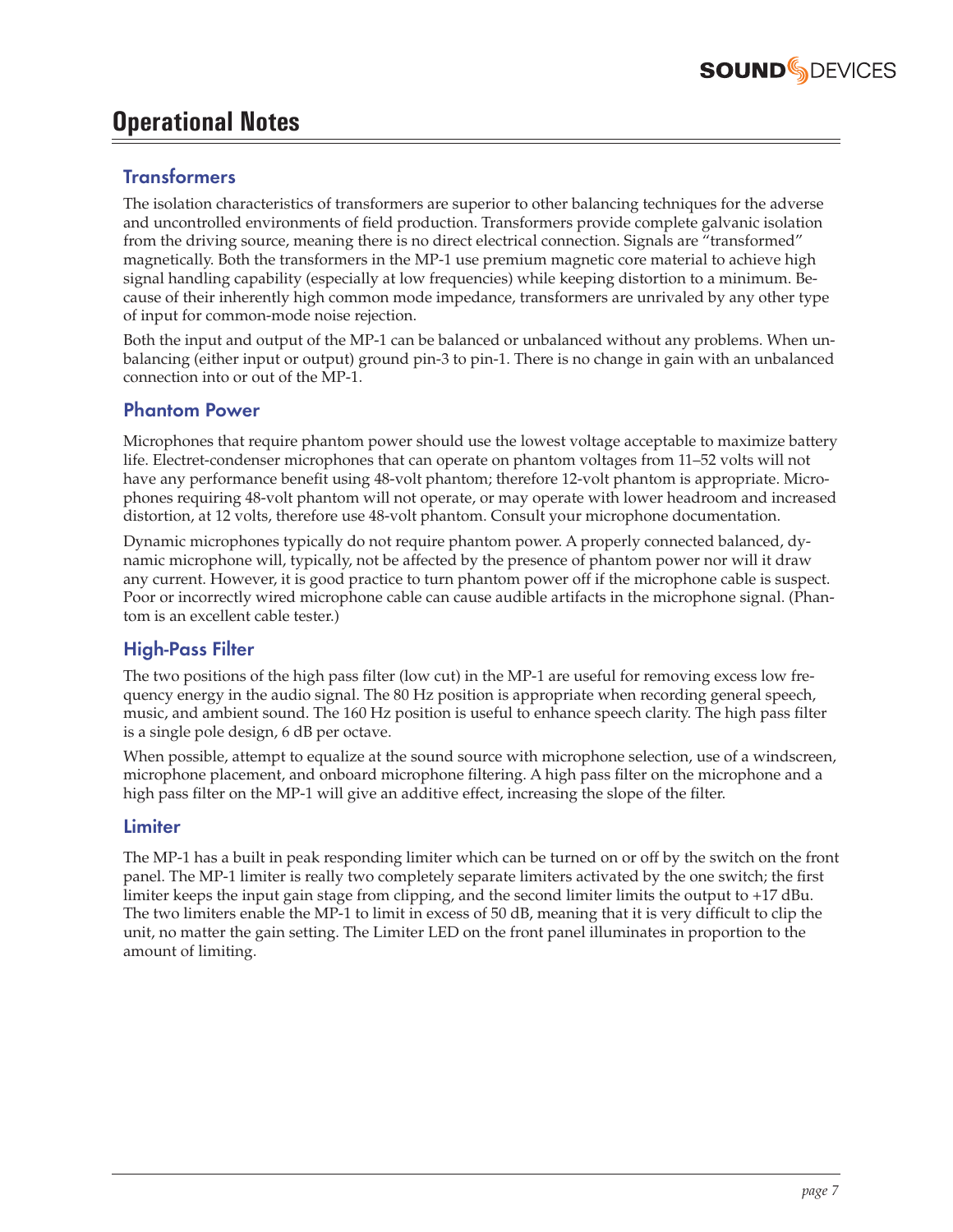## **Batteries**

The MP-1 is designed to operate on two AA alkaline cells for approximately 26 hours with typical signals (without phantom power). The audio performance of the MP-1 does not vary throughout the life of the batteries.

Many factors affect battery life including—battery chemistry, ambient temperature of operation, phantom voltage, microphone current draw, and output drive level. The chart below can be used as a starting point to estimate battery life. Experimentation is recommended to determine battery life for each individual setup. Note: Nickel-Cadmium batteries are not recommended in the MP-1 since these batteries have lower energy per cell than other types and will result in very short service.

| <b>Battery Type</b> | Microphone Type                     | <b>Battery Life</b> |
|---------------------|-------------------------------------|---------------------|
| Duracell AA MN 1500 | Dynamic handheld                    | 26 hrs.             |
| Duracell AA MN 1500 | Electret condenser, 12-volt phantom | 18 hrs.             |
| Duracell AA MN 1500 | Studio condenser, 48-volt phantom   | 5 hrs.              |

Test conditions: 70 F, 42 dB gain with music source, 600 ohm load, +4 dBu output

# **FCC Statement**

This device has been tested and found to comply with the limits for a class B digital device, pursuant to part 15 of the FCC rules. These limits are designed to provide reasonable protection against harmful interference in a residential installation. This equipment generates, uses, and can radiate radio frequency energy and, if not installed and used in accordance with the instructions, may cause harmful interference to radio communications. However, there is no guarantee that interference will not occur in a particular installation.

## **Warranty**

Sound Devices, LLC warrants the MM-1 Microphone Preamp with Headphone Monitoring against defects in materials and workmanship for a period of ONE (1) year from date of original retail purchase. This is a non-transferable warranty that extends only to the original purchaser. Sound Devices, LLC will repair or replace the product at its discretion at no charge. Warranty claims due to severe service conditions will be addressed on an individual basis. THE WARRANTY AND REMEDIES SET FORTH ABOVE ARE EXCLUSIVE. SOUND DEVICES, LLC DISCLAIMS ALL OTHER WARRANTIES, EX-PRESS OR IMPLIED, INCLUDING WARRANTIES OF MERCHANTABILITY AND FITNESS FOR A PARTICULAR PURPOSE. SOUND DEVICES, LLC IS NOT RESPONSIBLE FOR SPECIAL, INCIDEN-TAL, OR CONSEQUENTIAL DAMAGES ARISING FROM ANY BREACH OF WARRANTY OR UN-DER ANY OTHER LEGAL THEORY. Because some jurisdictions do not permit the exclusion or limitations set forth above, they may not apply in all cases.

For all service, including warranty repair, please contact Sound Devices for a return authorization number (RMA) before sending the unit for service. Service returns should be sent to:

Sound Devices, LLC Service Repair (RMA # XXXX) 300 Wengel Drive Reedsburg, WI 53959 USA

telephone: (608) 524-0625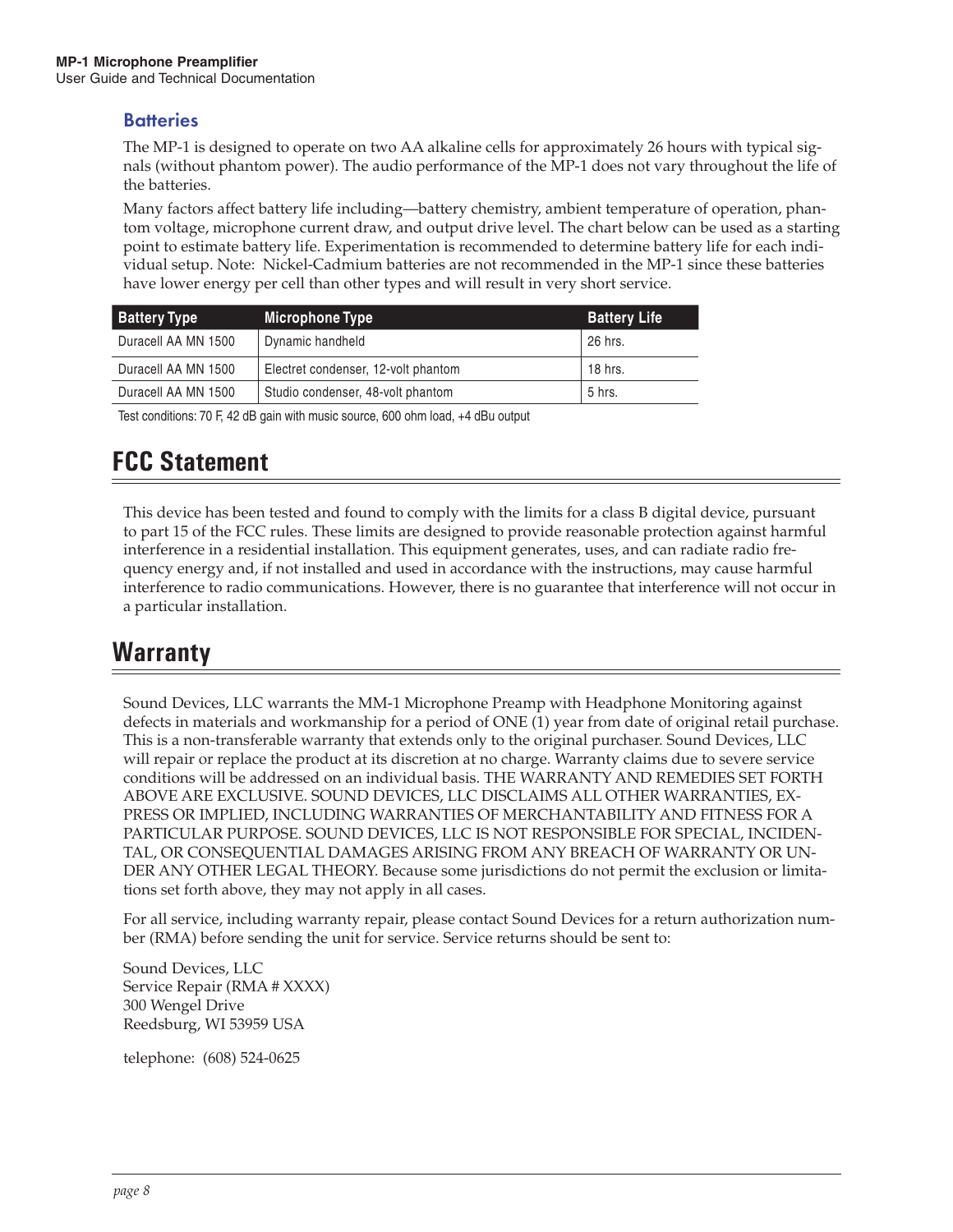

# **CE Declaration of Conformity**

According to ISO/IEC Guide 22

Sound Devices, LLC 300 Wengel Drive Reedsburg, WI 53959 USA

declares that the product, MP-1 is in conformity with and passes:

| EN55103-1 (1997)                          | EMC-product family standard for audio, video, audio-visual and<br>entertainment lighting control apparatus for professional use. Part 1:<br>Emissions |
|-------------------------------------------|-------------------------------------------------------------------------------------------------------------------------------------------------------|
| EN55103-2 (1997)                          | EMC-product family standard for audio, video, audio-visual and<br>entertainment lighting control apparatus for professional use. Part 2:<br>Immunity  |
| EN55022 (1995)/<br>CISPR 22 (1997)        | Radiated and conducted emissions, Class B                                                                                                             |
| EN61000-4-2 (1995)/<br>IEC1000-4-2 (1995) | ESD - 6kV contact, 8kV air-discharge                                                                                                                  |
| EN61000-4-3 (1995)/<br>IEC1000-4-3 (1995) | Radiated RF Immunity, $10 \text{ V/m}$ , $80\%$ 1 kHz amplitude modulation                                                                            |
| EN61000-4-4 (1995)/<br>IEC1000-4-4 (1995) | EFT/Burst, I/O lines, $+/-$ .25 kV to $+/-1.0$ kV                                                                                                     |
| EN61000-4-6 (1996)/<br>IEC1000-4-6 (1996) | Conducted RF Immunity, 10 V, 80% 1 kHz amplitude modulation                                                                                           |

Tested by L. S. Compliance, Inc. Cedarburg, Wisconsin

December 16, 1999

Matthew Anderson Director of Engineering Sound Devices, LLC